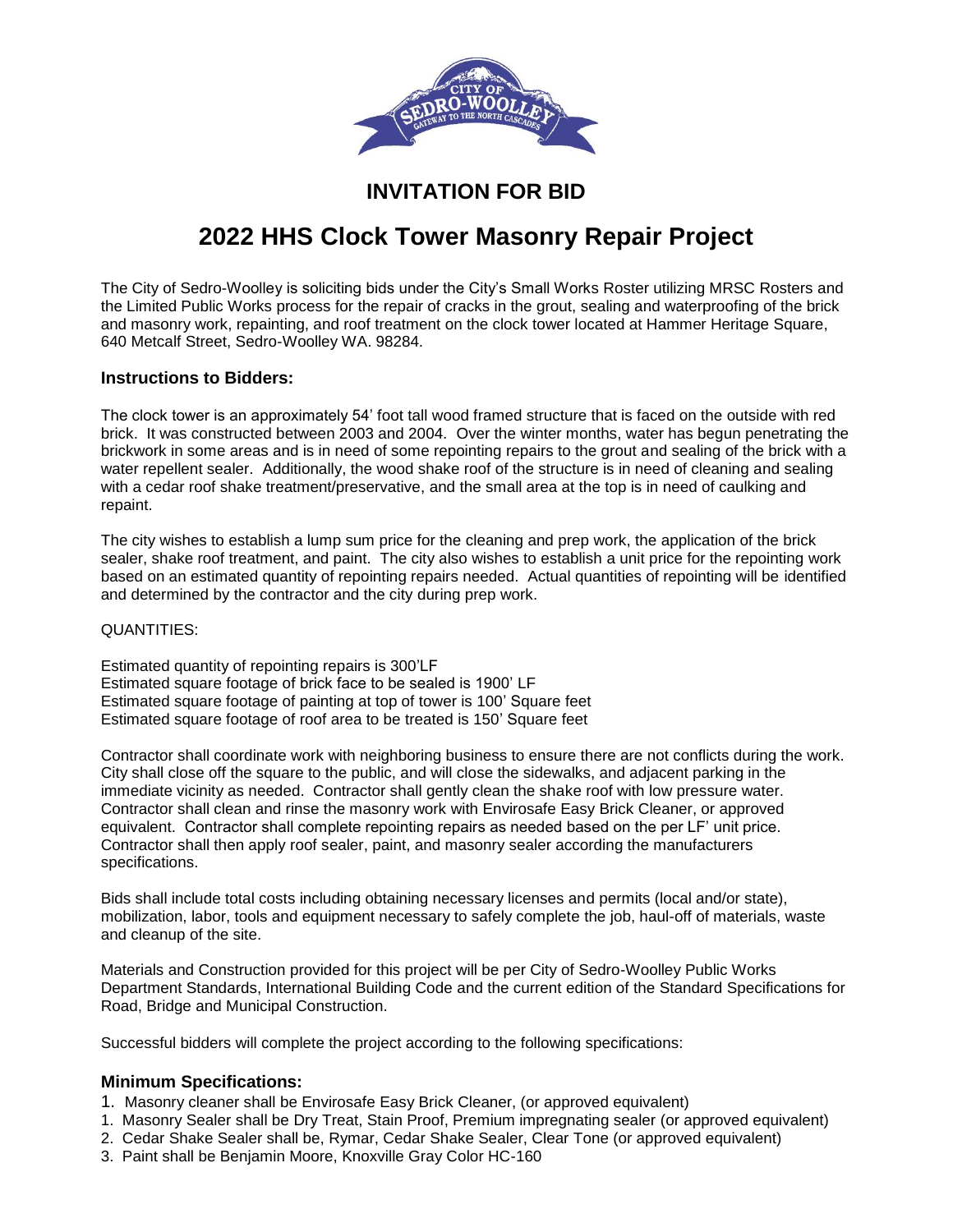### **Submittals**

1. Contractor shall submit product data and samples of material to be used.

#### **Pre-Bid Job Walk:**

There will be a non-mandatory, pre-bid walkthrough with interested contractors on May 17, 2022 at 10:00 am at the Job Site.

See the Public Works Agreement for this project on the city's website at: [http://www.ci.sedro](http://www.ci.sedro-woolley.wa.us/resources/bids_and_awards/index.php)[woolley.wa.us/resources/bids\\_and\\_awards/index.php](http://www.ci.sedro-woolley.wa.us/resources/bids_and_awards/index.php) under Bids and Awards, **2022 HHS Clock Tower Masonry Repair Project** for insurance, bonding, prevailing wage provisions and other provisions applicable to this contract.

State prevailing wage rates per Washington State Department of Labor and Industries are required. For current rates in Skagit County, use the following link: <https://secure.lni.wa.gov/wagelookup/> and use the bid close date as the effective date.

RCW 39.04.350 establishes bidder responsibility criteria. Before the City may accept a Contractor's bid, the contractor must:

- Be a registered contractor at time of bid submittal (RCW 18.27.020)
- Have a current state Unified Business Identifier (UBI) number
- Have industrial insurance coverage as verified by WA Labor and Industries (RCW Title 51)
- Have an Employment Security Department number (RCW Title 50)
- Have a state Excise Tax Registration number (RCW Title 82)
- Have never been disqualified from bidding under RCW 39.06.010 or 39.12.065(3)
- If bidding on a public works project subject to the apprenticeship utilization requirements in RCW 39.04.320, must not have been found out of compliance by the WA State apprenticeship and training council under chapter RCW 49.04 for the one-year period immediately preceding the date of the bid solicitation.
- Bidders must have received training on the requirements related to public works and prevailing wage under RCW chapters 39.04.350 and 39.12.
- Bidders within the three-year period immediately preceding the date of the bid solicitation, may not have been determined by a final and binding citation and notice of assessment issued by the WA Labor and Industries or through a civil judgement entered by a court as defined in RCW 49.48.082, any provision of 49.46, 49.48, or 49.52.

Bidders shall register or maintain registration on MRSC Rosters at [http://www.mrscrosters.org](http://www.mrscrosters.org/) prior to bid opening. Successful bidders must have or shall obtain a Sedro-Woolley business license at <https://dor.wa.gov/city-license-endorsements/sedro-woolley> prior to any payment and be current with all applicable licenses, taxes, and fees owed to the City of Sedro-Woolley.

Interested contractors are to submit, have completed, and registered **prior to bid opening**:

- **Bid Proposal Form** utilizing the form provided
- A **Statement of Bidder's Qualifications** including references utilizing the form provided
- **Certification of Compliance with Wage Payment Statutes** utilizing the form provided
- Must have received training related to the public works and prevailing wage requirement or be exempt as verified by WA Labor and Industries (RCW 39.04.350(f))
- Registered on the City of Sedro-Woolley's **Small Works Roster** utilizing MRSC Rosters

Bid Proposals are due by **2 pm on Tuesday, May 26, 2022.** A formal bid opening will not be held. Proposals may be submitted in person by U.S. Mail, facsimile or email to: City of Sedro-Woolley, Public Works Department, 325 Metcalf Street, Sedro-Woolley, WA 98284, (360) 855-0771, facsimile 360-855-0733, email [jrosario@sedro-woolley.gov](mailto:jrosario@sedro-woolley.gov) . Results of the bid will be posted on the city website after award.

Basis for selection will consist of comparison of lump sum price bid and a review of qualifications and references.

The City of Sedro-Woolley reserves the right, without any liability on our part, to accept a proposal of the bidder submitting the lowest responsible bid, to reject any or all bids, revise or cancel the work to be performed, or do the work otherwise, if the best interest of the City is served thereby.